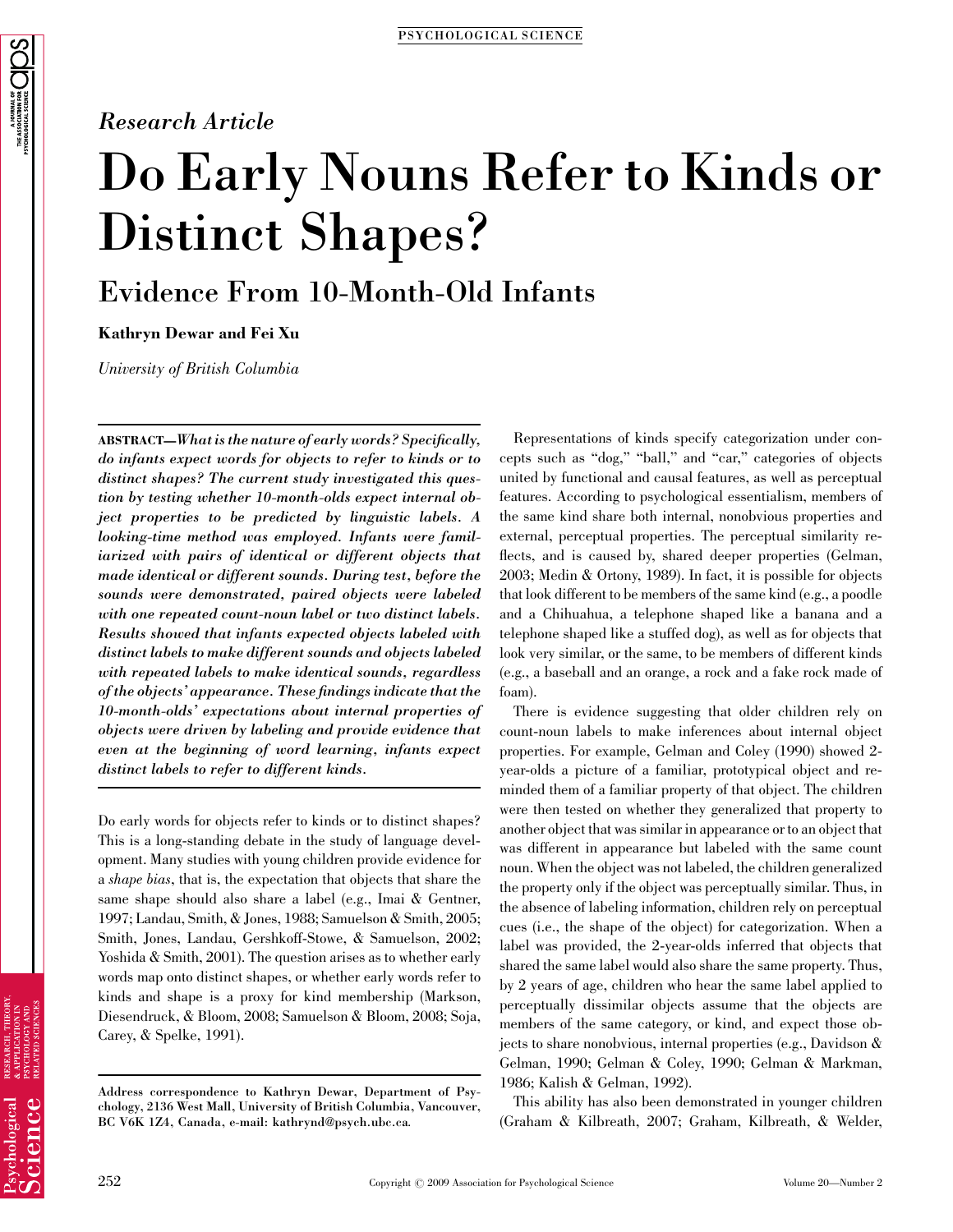#### Kathryn Dewar and Fei Xu

2004; Welder & Graham, 2001). For example, in a recent study by Graham and Kilbreath (2007), when objects with very minimal perceptual similarity were labeled with the same count noun, both 14- and 22-month-olds generalized nonobvious properties from one object to the other. If early words refer to object kinds, and not just distinct shapes, infants should expect other kind-relevant, nonobvious properties to be predicted by labeling.

In the absence of labeling information, object shape is not the only cue used by older children in service of object categorization. Indeed, there is evidence suggesting that intention may override shape information in word learning. Gelman and Ebeling (1998) showed 2- and 3-year-old children line drawings roughly shaped like various nameable objects. For half the participants, each line drawing was described as depicting a shape that was created intentionally (e.g., someone painted a picture). For the remaining participants, each drawing was described as depicting a shape that was created accidentally (e.g., someone spilled some paint). The children were then asked to name each picture. The findings suggest that children use shape as the basis of naming primarily when the shape is intentional. Thus, although shape does play an important role in children's early naming, other factors, including the mental state of a picture's creator, are also important (see also Bloom & Markson, 1998). More recent studies provide additional evidence that 18 month-old infants take into account conceptual knowledge (e.g., describing the object as ''happy'') in labeling (Booth, Waxman, & Huang, 2005). Such findings imply that, for young children, labels for objects (and representations of those objects) are not wholly determined by shape similarity; young children may use shape as a proxy for kind membership.

Thus, by 14 to 18 months of age, children expect words for object categories to refer to kinds. However, it remains an open question whether infants, who are at the beginning of word learning, have the same expectation. It may be the case that infants expect words to refer to distinct shapes and only later in development realize that shape is correlated with kind membership.

For artifact objects, it has been shown that shape is correlated with kind membership, but color is not (e.g., Rosch, Mervis, Gray, Johnson, & Boyes-Braem, 1976). A recent set of studies from our lab demonstrated that 9-month-old infants expect objects differing in a kind-relevant property (shape) to be marked by distinct labels, but do not hold this expectation for objects differing in a property unrelated to kind (color; Dewar & Xu, 2007). These findings, however, are ambiguous as to whether infants who are on the cusp of learning words understand that shape is a salient cue to kind membership or have simply formed an association between labeling and shape, such that they expect objects referred to by the same label to have the same shape and objects marked by distinct labels to have different shapes.

Because shape is highly correlated with kind membership, it is very difficult to tease these interpretations apart, especially

with very young word learners. In the study reported in this article, we investigated this issue by testing whether infants expect internal properties of objects to be predicted by labeling. This study makes two novel contributions to the literature on how labeling influences infants' representations of object properties. First, we employed a more stringent test of the roles of perceptual similarity and labeling than used in previous studies by Graham and her colleagues (Graham & Kilbreath, 2007; Graham et al., 2004; Welder & Graham, 2001). In those studies, ''high similarity'' objects were similarly shaped, and "low similarity" objects were differently shaped. Instead, we used identical objects and different-looking objects (i.e., objects that differed in shape, color, and texture) as our contrasting pairs. We tested whether labeling is such a powerful cue for nonobvious, internal object properties that it may, in fact, override perceptual similarity completely, both for identical and for different-looking pairs of objects. Second, we developed a looking-time method that has not been used before in these types of studies, and this method allowed us to test younger infants on the cusp of learning words for objects, namely, 10-month-olds. Previous studies, in contrast, used a manual manipulation task with infants between 13 and 24 months of age (Graham et al., 2004; Welder & Graham, 2001). Our study tested whether younger infants given perceptual and linguistic information might approach the task of predicting the nonobvious properties of objects differently from older, more expert word learners.

In the current study, infants were presented with pairs of objects whose ability to make sounds was demonstrated. In a between-subjects design, half the infants were shown only identical-looking object pairs, whereas the other half were shown only different-looking object pairs. During familiarization, each infant was familiarized with one object pair that made the same sound and a second object pair that made two different sounds. On the test trials, object pairs were labeled. Labeling also varied between subjects: For half the infants, object pairs were labeled with one repeated count-noun label, and for the other half, object pairs were labeled with two distinct labels. The dependent measure was looking time. The question of interest was whether infants could use the linguistic information to predict whether a particular pair of objects should make the same sound or different sounds, regardless of the objects' perceptual similarity. If labels reference kind for young infants, they should expect the internal properties of objects (properties determined by kind membership) to accord with the objects' labels. In this case, regardless of the perceptual similarity of an object pair (i.e., whether the objects are identical or different looking), upon hearing the pair labeled with the same count noun, young infants should expect the two objects to make identical sounds; conversely, regardless of the objects' appearance, upon hearing two objects labeled with two distinct count nouns, young infants should expect the objects to make different sounds. If, however, young infants merely expect that distinct labels mark distinct shapes, labeling should not lead to differ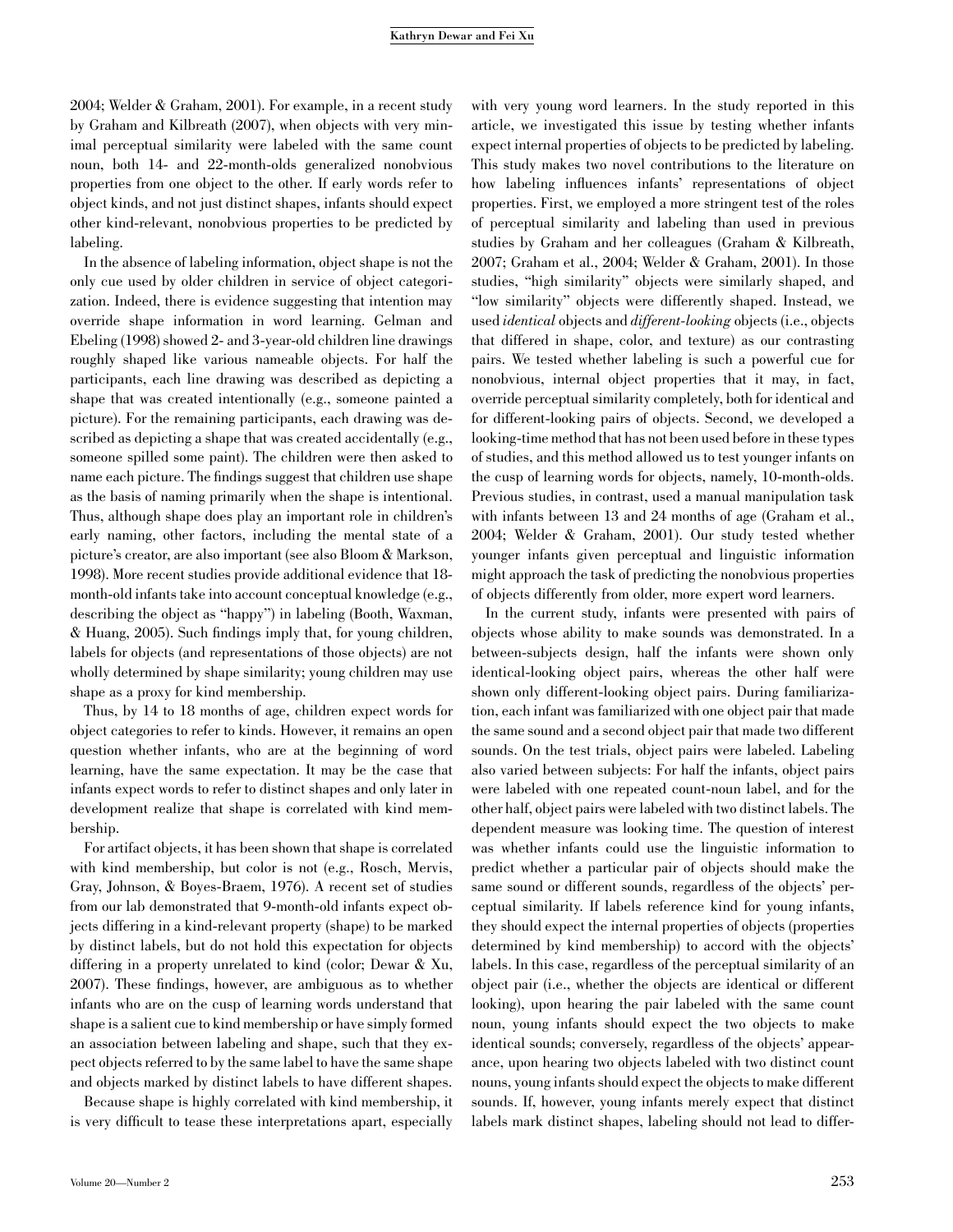ential predictions about the internal properties of object pairs. In this case, regardless of the labeling information provided, infants should rely on the appearance of an object pair to drive their expectations regarding the properties of the objects, and they should expect identical pairs to make identical sounds and different-looking pairs to make different sounds.

#### METHOD

#### Participants

Participants were 64 full-term infants, 34 male and 30 female (mean age  $= 10$  months 2 days; range  $= 9$  months 15 days to 10 months 29 days). Each of four conditions included 16 infants. All infants were recruited from the Greater Vancouver area by mail and subsequent telephone calls. Most of the infants came from a middle-class, non-Hispanic White background; 20% were Asian. The infants received a token gift (a T-shirt or bib with a university logo) after the study. English was the primary language spoken at home for all the infants. An additional 13 infants were tested, but were excluded because of experimenter error (2), fussiness (8), or parental interference (3).

#### **Materials**

Two pairs of objects were used in the study. One pair consisted of a plush doglike toy (approximately  $13 \times 11$  cm) and a plush toy fish (approximately  $10 \times 14$  cm), and the other consisted of a cylinder covered with multicolored beads (approximately  $14 \times$ 6 cm), and a rectangle covered in foam flowers (approximately  $12 \times 7$  cm). Each of the four objects produced a distinct sound when manipulated by the experimenter (the doglike toy squeaked when it was compressed, the plush fish contained beads that rattled when shook, the cylinder contained bells that jingled when moved, and the rectangle contained rocks that rattled when shook). Each of the four objects had two identical-looking copies: one that made the same sound as the original object and one that produced the sound made by the object with which the original object was paired. Thus, 12 objects were used in the experiment. The doglike toy and the fish were paired only with each other, and the rectangle and the cylinder were paired only with each other. Depending on assigned condition, an infant saw either all four objects or two identical-looking objects from each of the object pairs (e.g., identical fish and identical rectangles).

#### Apparatus

The events were presented on a stage with a display area that measured 94 cm wide and 55 cm high. The infant sat in a high chair about 60 cm from the stage, with eye level slightly above (about 8 cm) the floor of the stage. The parent sat next to the infant with his or her back toward the stage and was instructed not to look at the stage during the study. A video camera, set up under the stage, focused on the infant's face and recorded the

entire session. The video camera was connected to a 19-in. television placed in one corner of the room. An observer watched the infant on the television monitor and recorded the infant's looking times. The observer was not able to see what was presented on the stage and was not aware of the order of the trials. Looking time was entered on a laptop computer by pressing a key while the infant was looking at the object pair. A computer program written specifically for looking-time studies (Hypercard, Version 2.4.1; Pinto, 2002) was used to record the looking times.

#### Design and Procedure

Four conditions were created by crossing the two levels of each of the independent variables: appearance of the object pairs (identical vs. different looking) and number of distinct labels heard (one vs. two). Infants were randomly assigned to these four conditions. Each infant received four familiarization trials and four test trials.

#### Familiarization Trials

During familiarization, each infant, regardless of condition, was presented with one object pair that made identical sounds and one object pair that made different sounds. The objects in each pair were either identical or different looking, depending on the infant's assigned condition.

On each familiarization trial, a pair of objects was placed on the stage in front of the infant. The experimenter picked up each object and demonstrated the sound it made. After each object's sound was demonstrated twice, the experimenter left the object pair positioned at the front of the stage and in infant-directed speech said, ''Look, [baby's name], look!'' The experimenter lowered her head and eye gaze to ensure that she was not making eye contact with the infant. The infant's looking time was recorded. When the infant looked away for 2 consecutive seconds, the trial ended, and the object pair was removed from the stage. A new object pair was placed on the stage in order to begin the next trial.

Objects from both object pairs (dog-fish, cylinder-rectangle) were shown during the first two familiarization trials, and the third and fourth familiarization trials were a repetition of the first two. The side of the stage an object was positioned on and the order of presentation of the object pairs were counterbalanced across infants.

#### Test Trials

Test trials were identical to familiarization trials with one critical difference: Before demonstrating the sounds made by the objects in the pair, the experimenter labeled the two objects with either the same label (e.g., ''There's a zav! There's a zav!'') or two different labels (e.g., ''There's a wug! There's a dak!''), depending on the infant's assigned condition. Each sentence was spoken in infant-directed speech as the experimenter picked up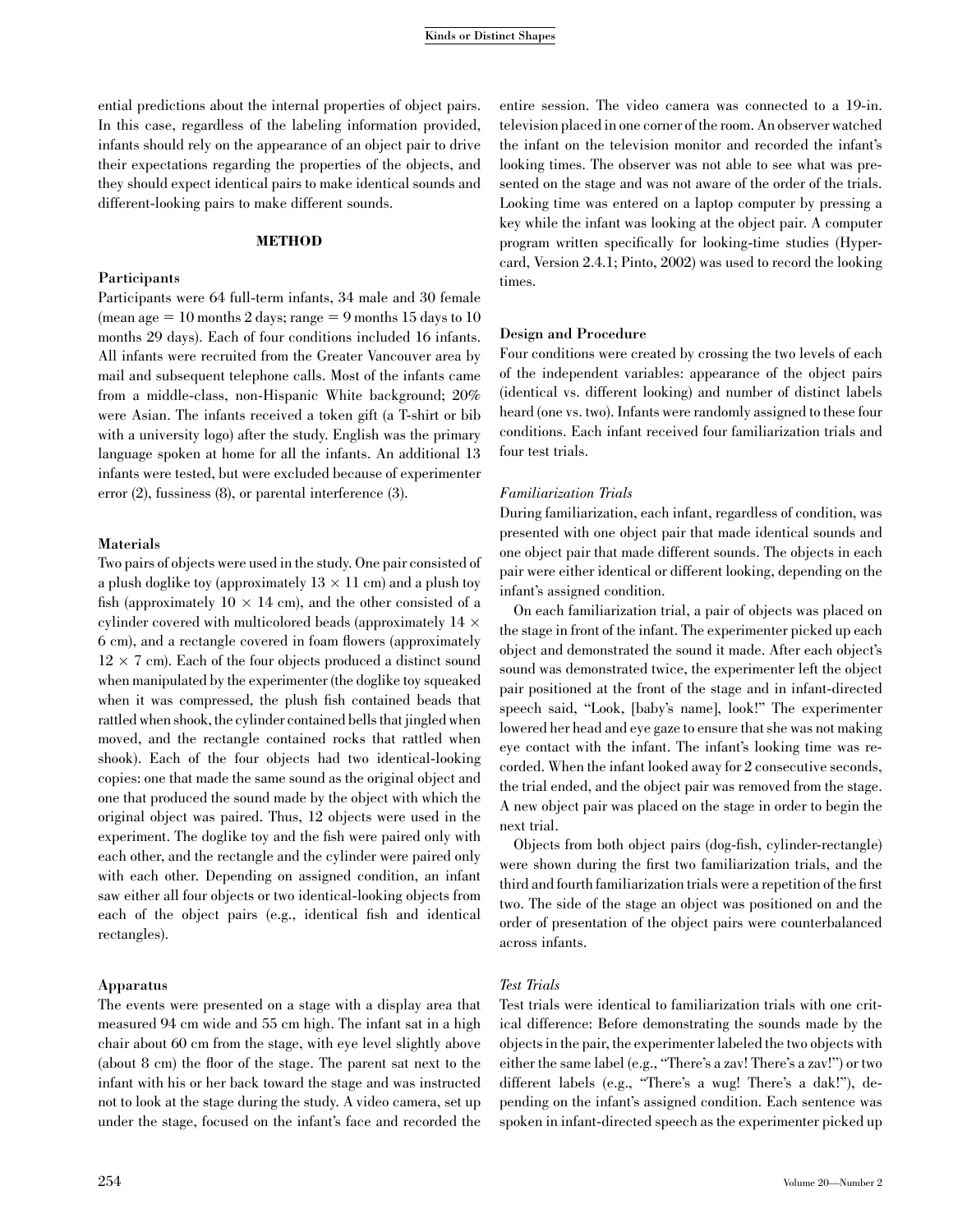and looked at the object being labeled. (See Fig. 1 for a schematic representation of the test trials in each of the four conditions.)

The four objects were labeled with nonsense words (fep, zav, *wug*, and  $dak$ . Throughout the study, a given object pair was always associated with the same labels; in addition, in the identical-objects/identical-labels and different-objects/different-labels conditions, a particular object was always given the same label. The same objects that were shown during the familiarization trials were shown on the test trials. The four test trials included two instances of expected outcomes and two instances of unexpected outcomes (see the descriptions of the individual conditions). The order of the outcomes (expected or unexpected) and of the sounds (same sound or different sounds) were counterbalanced across infants.

Identical-Objects/Identical-Labels Condition. Infants in this condition saw only identical-looking object pairs. On each test trial, an object pair was labeled with one repeated label (e.g., ''There's a zav! There's a zav!''). Hearing an identical-looking object pair being labeled with one repeated label should lead to the expectation that the two objects make the same sound; thus, it would be unexpected for the objects to produce different sounds. In this condition, the same-sound object pair constituted the expected outcome, whereas the different-sound object pair constituted the unexpected outcome.

Identical-Objects/Different-Labels Condition. Infants in this condition saw only identical-looking object pairs. On each test trial, an object pair was labeled with two distinct labels (e.g., ''There's a wug! There's a dak!''). Hearing an identical-looking object pair being labeled with two distinct labels should lead to the expectation that the objects make different sounds; thus, it would be unexpected for the objects to produce the same sound. In this condition, the different-sound object pair constituted the expected outcome, whereas the same-sound object pair constituted the unexpected outcome.

Different-Objects/Identical-Labels Condition. Infants in this condition saw only different-looking object pairs. On each test trial, an object pair was labeled with one repeated label (e.g., ''There's a zav! There's a zav!''). Hearing a different-looking object pair being labeled with one repeated label should lead to the expectation that the two objects make the same sound; thus, it would be unexpected for the objects to produce different sounds. In this condition, the same-sound object pair constituted the expected outcome, whereas the different-sound object pair constituted the unexpected outcome.

Different-Objects/Different-Labels Condition. Infants in this condition saw only different-looking object pairs. On each test trial, an object pair was labeled with two distinct labels (e.g., ''There's a wug! There's a dak!''). Hearing a different-looking object pair being labeled with two distinct labels should lead to the expectation that the objects make different sounds; thus, it would be unexpected for the objects to produce the same sound. In this condition, the different-sound object pair constituted the expected outcome, whereas the same-sound object pair constituted the unexpected outcome.



Fig. 1. Schematic representation of the test trials in each of the four conditions. The manipulated variables were object-pair appearance (identical vs. different looking) and number of labels heard (one vs. two).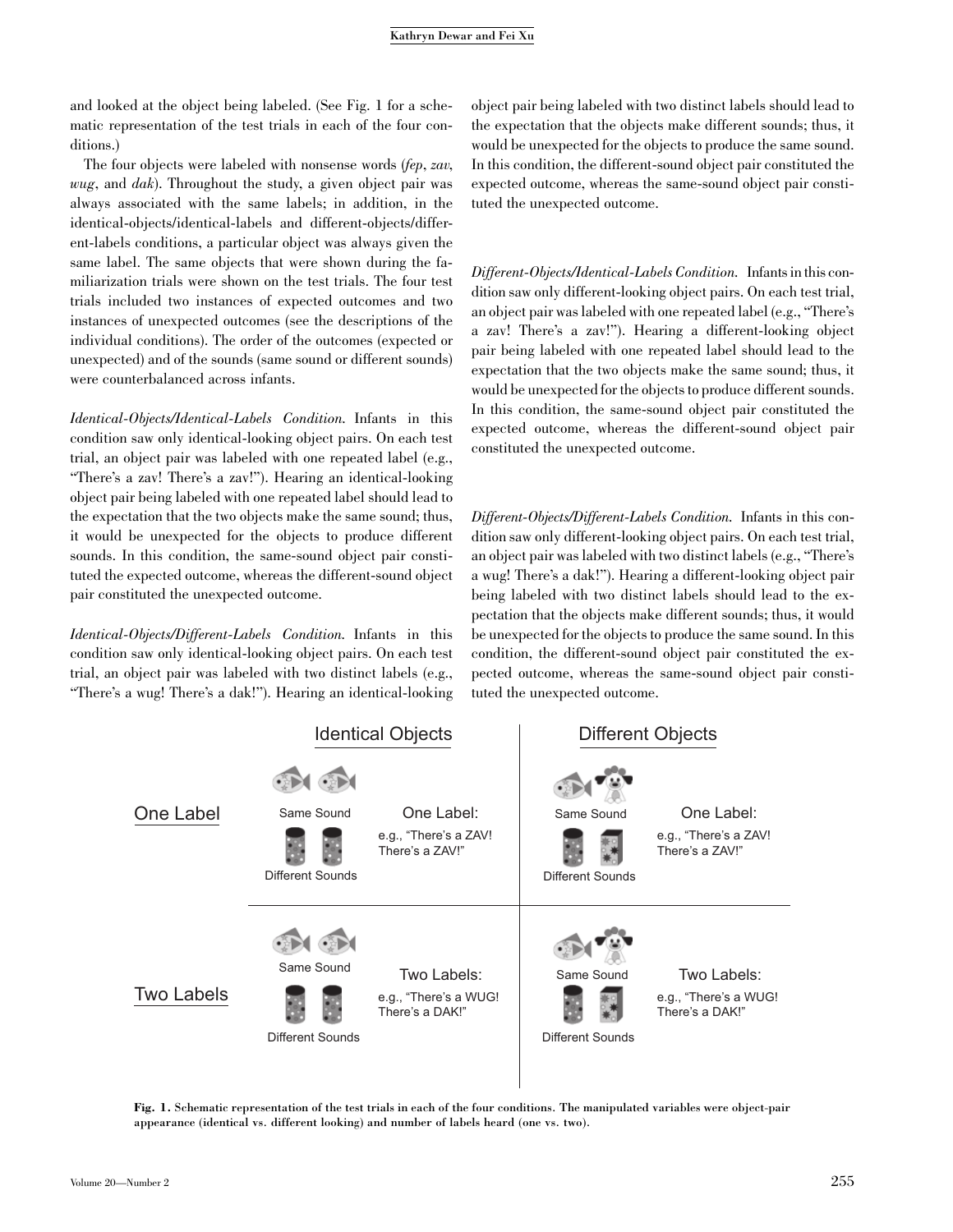#### RESULTS

An alpha level of .05 was used in all statistical analyses. Preliminary analyses found no effects of gender or object animacy. Subsequent analyses were collapsed over these variables. All infants were observed off-line by a second observer who was completely blind to the order of the trials. Interobserver reliability averaged 98%.

#### Familiarization Trials

Averaging across all four familiarization trials, a 2 (object-pair appearance: identical vs. different)  $\times$  2 (sound: same vs. different) analysis of variance (ANOVA) revealed a significant interaction,  $F(1, 32) = 5.59$ ,  $p = .02$ ,  $\eta_p^2 = .08$ . Infants who saw only identical object pairs looked equivalently to the object pair that produced different sounds ( $M = 12.23$  s,  $SD = 7.61$ ) and to the object pair that produced the same sound  $(M =$  $11.28$  s,  $SD = 6.50$ ,  $t(31) = -0.86$ ,  $p > 0.05$ ,  $d = 0.15$ . However, infants who saw only different-looking object pairs looked significantly longer at the object pair that produced identical sounds ( $M = 14.77$  s,  $SD = 6.99$ ) than at the object pair that produced different sounds ( $M = 11.81$  s,  $SD = 5.41$ ),  $t(31) =$ 2.40,  $p = .02$ ,  $d = 0.42$ .

#### Test Trials

Table 1 presents the mean looking times to the same-sound object pair and the different-sound object pair for each of the four conditions. Infants' looking times on the test trials were analyzed by means of a 2  $\times$  2  $\times$  2 repeated measures ANOVA, with sound (same vs. different) as a within-subjects factor and number of labels (one vs. two) and object-pair appearance (identical vs. different) as between-subjects factors. The Sound - Number of Labels interaction was statistically significant,  $F(1, 60) = 8.46, p < .01, \eta_p^2 = .12$ . Whether shown identicallooking object pairs or different-looking object pairs, infants who heard the objects in a given pair referred to with the same label looked significantly longer when the objects made two different sounds than when they made identical sounds,  $t(31)$  =  $-2.11, p = .04, d = 0.37$ . Conversely, whether shown identical-

#### TABLE 1

|  |  |  |  |  | Mean Looking Times (in Seconds) on the Test Trials |  |  |  |  |  |
|--|--|--|--|--|----------------------------------------------------|--|--|--|--|--|
|--|--|--|--|--|----------------------------------------------------|--|--|--|--|--|

|                                     | Objects made<br>the same<br>sound |      | Objects<br>made<br>different<br>sounds |      |
|-------------------------------------|-----------------------------------|------|----------------------------------------|------|
| Condition                           | M                                 | SD   | M                                      | SD   |
| Identical objects, identical labels | 7.45                              | 4.62 | 8.76                                   | 6.17 |
| Identical objects, different labels | 7.89                              | 3.31 | 6.77                                   | 4.14 |
| Different objects, identical labels | 8.47                              | 6.95 | 9.84                                   | 6.77 |
| Different objects, different labels | 10.75                             | 4.42 | 8.01                                   | 3.42 |

Note. Sixteen infants were tested in each condition.

looking object pairs or different-looking object pairs, infants who heard the objects in a given pair referred to with two distinct labels looked significantly longer when the objects made identical sounds than when they made different sounds,  $t(31) = 2.09$ ,  $p = .05$ ,  $d = 0.37$ . There were no other main effects or two-way interactions, nor was there a three-way interaction ( $p_s > .1$ ). In other words, object appearance did not have a significant effect on infants' prediction of internal properties of objects.

#### DISCUSSION

We found that 10-month-old infants used linguistic information (count-noun labels) to predict whether a particular pair of objects should make the same sound or different sounds, regardless of the objects' perceptual similarity or dissimilarity. Infants who heard two distinct labels expected the objects to make different sounds, whereas infants who heard one repeated label expected the objects to make the same sound. This effect was independent of the appearance of the objects, which is particularly remarkable given that, at least in the case of differentlooking objects, infants had expected the objects to make different sounds in the familiarization trials. The provision of linguistic labels allowed the infants to override this initial expectation, a result suggesting a heavy reliance on linguistic information in identifying object kinds during the first year of development (see also Waxman, 2004; Xu, 2002, 2007).

Note that there is no evidence that the 10-month-olds in this study actually learned the labels for the objects, nor were they expected to. The events presented to the infants involved both novel objects and novel labels. These certainly are not optimal conditions for word learning, especially for infants of this age. However, even in the absence of specific word-object mappings, infants as young as 10 months seem to use labels, and not object appearance, to guide their expectations about objects' nonobvious internal properties.

Are the results of this study specific to the property of sound, or do they extend to nonobvious object properties more generally? One might theorize that the results obtained could have been due to the fact that the internal properties manipulated (i.e., sounds) were of the same modality as the count-noun labels (i.e., both auditory). However, this seems unlikely given that the appearance of the objects was constantly available. It would have been easier for the infants to match object appearance with sound (available concurrently) than to match labeling with sound (transient and temporally separated). There is reason to believe that these results should apply to nonobvious properties more broadly. Recent evidence regarding inductive generalization shows that infants as young as 14 months of age expect objects (even perceptually dissimilar objects) that share a label to also share other nonobvious properties (both perceptual internal properties and internal sound properties; Graham & Kilbreath, 2007). Thus, children who are several months older than the 10-month-olds in the current study react to nonobvious